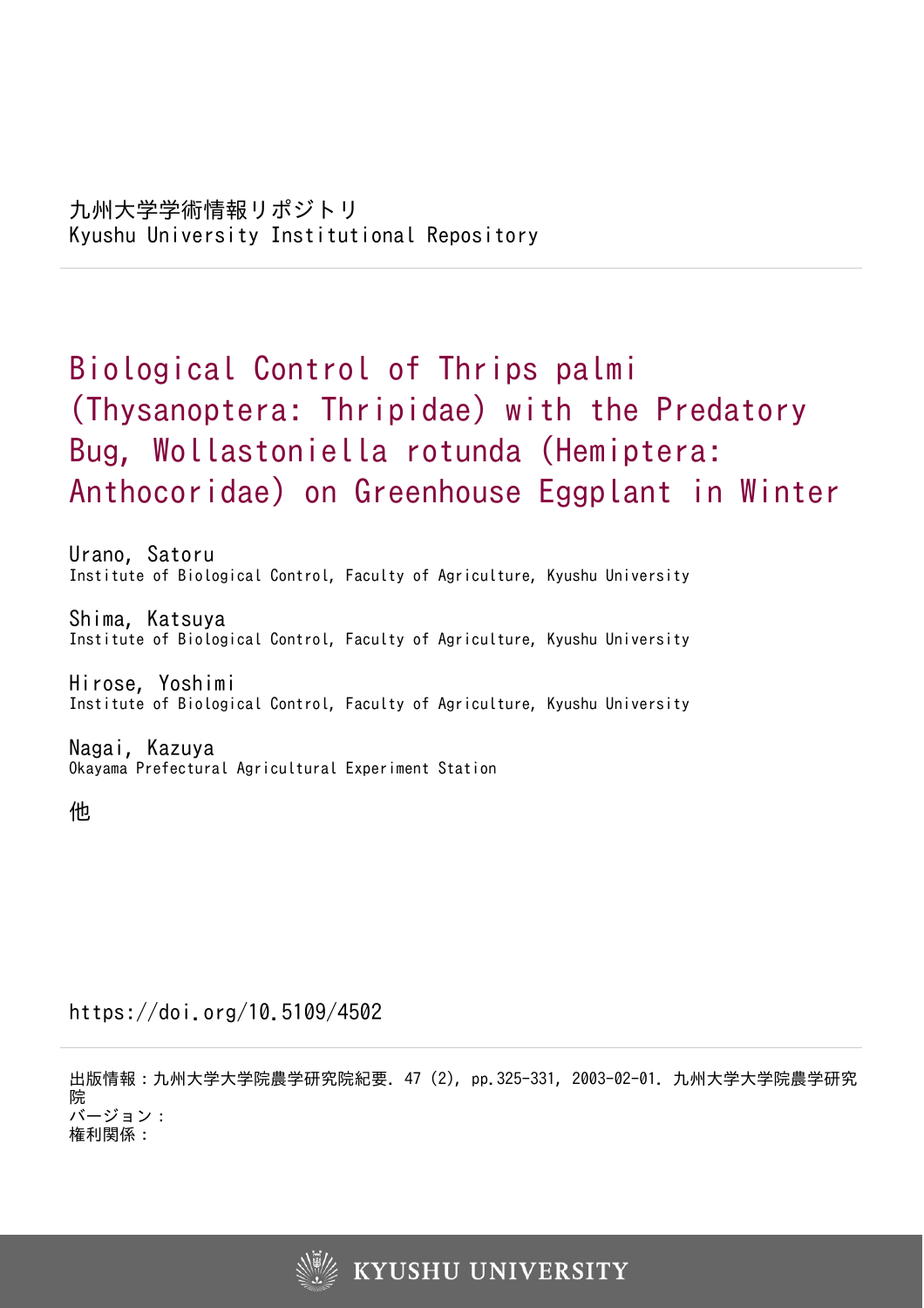# Biological Control of Thrips palmi (Thysanoptera: Thripidae) with the Predatory Bug, Wollastoniella rotunda (Hemiptera: Anthocoridae) on Greenhouse Eggplant in Winter

# Satoru URANO<sup>1\*</sup>, Katsuya SHIMA<sup>1\*\*</sup>, Yoshimi HIROSE<sup>1</sup>, Kazuya NAGAI<sup>2</sup>, Kazuro OHNO<sup>3\*\*\*</sup>, Hiroyuki TAKEMOTO<sup>3</sup> and Masami TAKAGI<sup>11</sup>

'Institute of Biological Control, Faculty of Agriculture, Kyushu University, Fukuoka 812~581 , Japan (Received October 31, 2002 aud accepted November 7, 2002)

To evaluate the effectiveness of the predatory bug, Wollastoniella rotunda Yasunaga et Miyamoto, against Thrips palmi Karny on eggplants in greenhouses, we conducted experiments over two growing seasons. In the first experiment,  $71$  adults of W. rotunda were released in Novernber 1997, and the release ratio was 1:4 (adult bug: thrips) for prey density of 0.06 thrips per leaf. This release was successful in controlling a  $T.$   $palmi$  population that had such a low density at the release time. In the second experiment, a total of 180nymphs of W. rotunda were released three times in October and November 1998. These releases were also effective in controlling a T. palmi population that had a low density  $(0.15)$  thrips per leaf) on the first release, and the release ratio of nymphal bugs to thrips was 1:2. Based on these results, we conclude that W. rotunda could be effective as a biological control agent against  $T.$  palmi in winter greenhouses.

## INTRODUCTION

Thrips palmi Karny (Thysanoptera: Thripidae) is one of the most economic insect pests of eggplants both in greenhouses and in the field in Japan. Eggs and pupae of this thrips easily escape from insecticide applications, partly because of egg deposition in plant tissues and partly because of pupation in the soil (Kawai and Kitamura, 1990) . Thus, repeated applications of insecticides are necessary to suppress the populations of T. palmi below economic injury levels and have resulted in the development of resistance by this pest to chernical insecticides (Takemoto and Ohno, 1996) . Nagai (1993) proposed an integrated pest management (IPM) program for  $T.$   $palmi$  on summer-autumn eggplant in the field. This program was based on the use of the predatory bug, Orius sauteri (Poppius) (Hemiptera: Anthocoridae) native to Japan and the selective chemicals harmless to this and other natural enemies of eggplant pests. Takemoto and Ohno (1996)

<sup>&#</sup>x27; Okayama Prefectural Agricultural Experirnent Station, San'yo, Okayama 709~801, Japan

<sup>&</sup>lt;sup>3</sup> Fukuoka Agricultural Research Center, Chikushino, Fukuoka 818–8549, Japan

<sup>\*</sup> Present address: Laboratory of Pest Management Systems, Kyushu National Agricultural Experiment Station, Nishigoshi, Kumamoto 861-1 192, Japan

<sup>\*\*</sup> Present address: Arysta Life Science Corporation, Tukuba, lbaragi 305~832, Japan

<sup>\*\*\*</sup>Present address: Laboratory of Applied Entomology, Faculty of Agriculture, Miyazaki University, Miyazaki 889-2192, Japan

t Corresponding author (E-mail: mtakagi@grt.kyushu-u.acjp)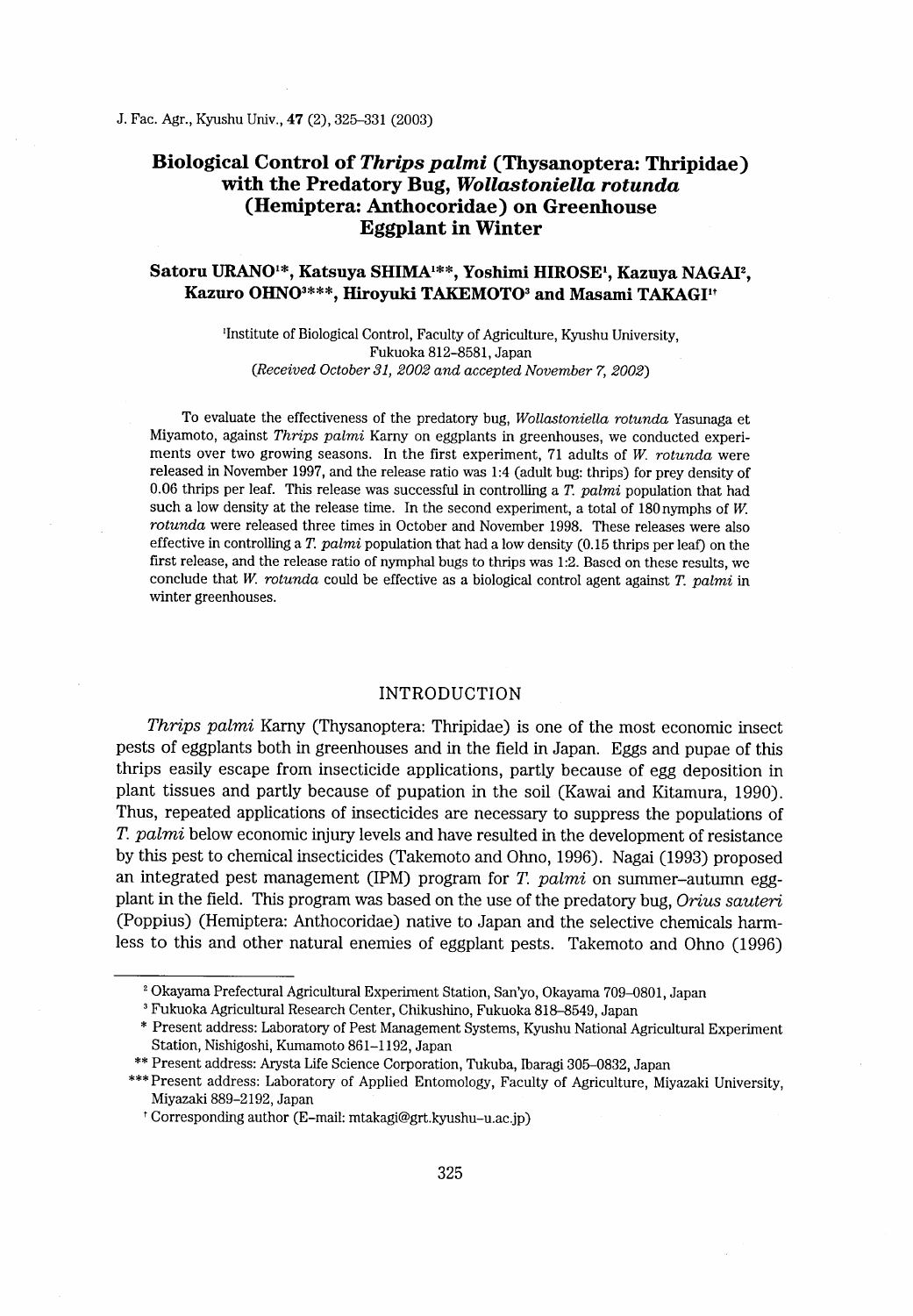# 326 S. URANO et al.

demonstrated the effectiveness of an IPM program in commercial eggplant fields. On greenhouse eggplants, Kawai (1995) experimentally showed that releasing Orius spp. from summer to autumn is successful in controlling  $T.$   $palmi.$  However, he pointed out that population density of T. palmi increased as the densities of Orius spp. decreased after mid-October probably due to reproductive diapause of these predators under short-day (cf. Kingsley and Harrington, 1982; Nagai, 1993) . He also stated that in order to control T. palmi in winter, it may be necessary to lighten greenhouses or to use other non-diapausing predators.

In 1987 and 1988, Hirose et al. (1993) surveyed natural enemies of  $T.$  palmi in its native habitat Thailand, and recorded the predatory bug, Wollastoniella rotunda Yasunaga et Miyamoto (referred to as Billia sp., for details see Yasunaga and Miyamoto 1993) as an effective natural enemy of this pest. Because reproductive diapause of W rotwada never occurred at 14L 10D day length and 15'C (Shima, 1997), this predator could be a promising biological control agent against  $T$ .  $palmi$  on greenhouse eggplants in winter. However, there has been neither information on the effectiveness of  $W$ . rotunda in greenhouses in Japan nor atternpts to its release for'pest control in any country. In the present study, we released W. rotunda on greenhouse eggplants infested with  $T$ .  $palmi$ in winter to determine the effectiveness of this natural enemy.

## MATERIALS AND METHODS

## Insects

T. palmi were obtained from a colony established from adults and larvae that were collected in eggplant gardens in Hisayama, Fukuoka Prefecture, in 1995. The colony was maintained on potted kidney bean plants at 25 'C and 16L 8D in the laboratory.

 $W$ . rotunda were taken from a colony initiated from adults and nymphs that were collected in eggplant gardens in Bangkok, Thailand in 1995. Nymphs and adults of this predator were reared on Tyrophagus putrescentiae Schrank and Ephestia kuehniella Zeller (egg), respectively. Stems of young kidney beans were used as oviposition substrates for W. rotunda. The colony of this predator was kept in an incubator for more than one year at  $25\pm1\degree C$ ,  $75\pm5\%RH$ , and  $16L$  8D.

#### Experiments

Experiments were conducted in Fnkuoka Agricultural Research Center in Chikushino, Fukuoka, during winter two times, i. e. from 1997 to 1998 and from 1998 to 1999, using two plastic greenhouses  $(9.1 \times 2.9 \text{ m})$  for each experiment. Each greenhouse had openings on two sides, covered with mesh sleeves to avoid over heating and to prevent the insects from escaping. In each greenhouse, seedlings of 30 eggplants (cultivar "Chikuyo") were planted on Sept. 24, 1997 in two rows spaced 1.2m apart and at intervals of 0.6m between plants in a row. These plants were maintained till the end of the second experiment. The ground of each greenhouse was covered with black polyethylene films, a common practice for eggplant cultivation in Japan. Of the two greenhouses, one was used as a plot with W. rotunda release (hereafter BC plot) and the other as control plot. After the first experiment, all the shoots were trimmed in September 1998, and new offshoots that emerged from the stocks were used in the second experiment.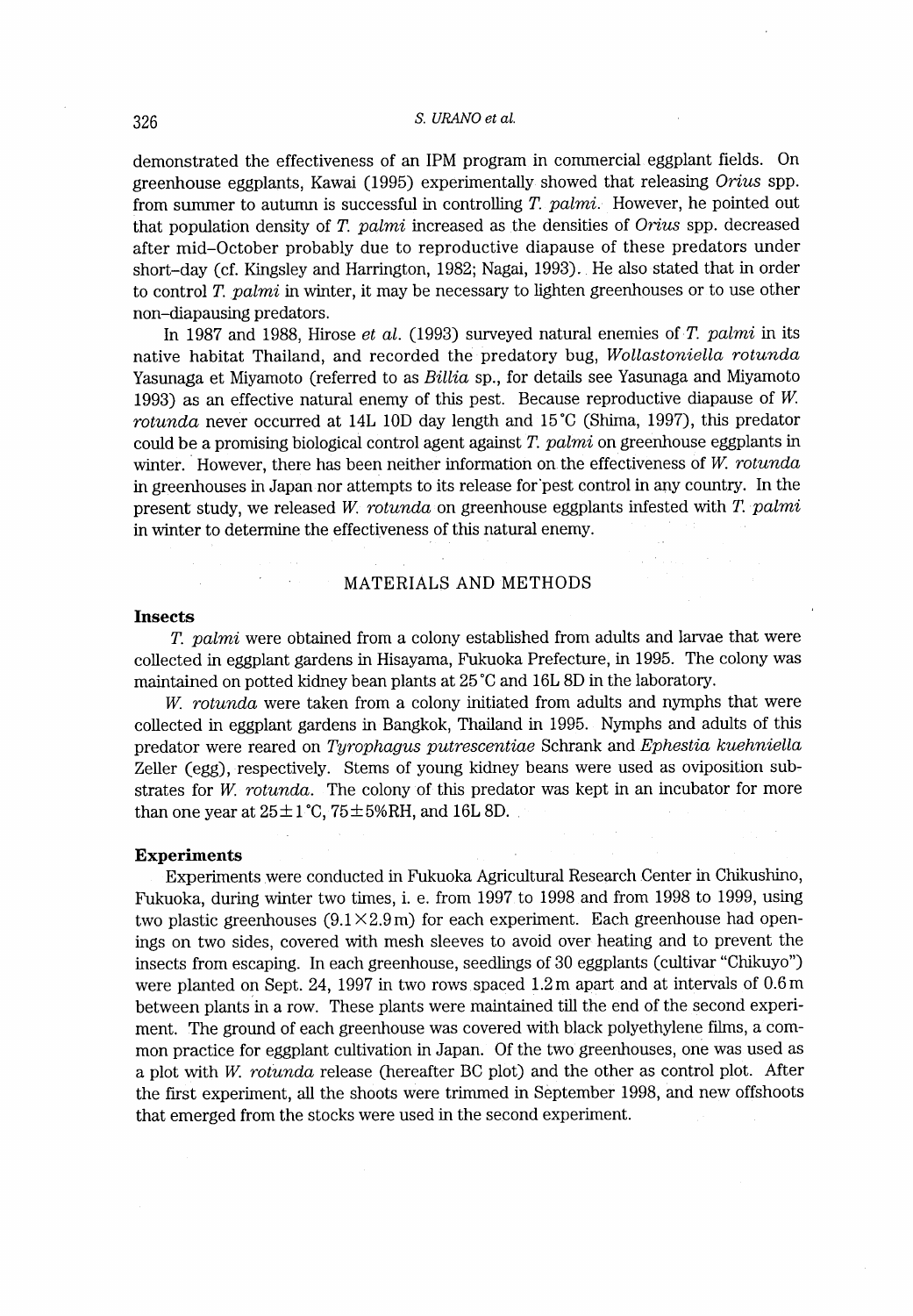#### $Biological Control of T. palmi with W. rotunda$  327

In the first experiment, 60 T. palmi adults were released in each plot on Oct. 20, 1997. Additional inoculation of 450 adults and 400 larvae of  $T.$  palmi in each plot was made on Oct. 30, 1997 by placing infested kidney bean on the plants. On Nov. 11, 71 adults of W. rotunda were released. The sex ratio of released W. rotunda adults was  $0.5$ . In the release, W. rotunda adults were placed on four plants randomly chosen from BC plot together with E. kuehniella eggs which were previously killed by ultraviolet light.

In the second experiment, no T. palmi were released because the thrips were already established on Oct. 21, 1998. The 3rd instar nymphs of W. rotunda were released three times. These releases were conducted on Oct. 21, Oct. 28 and Nov. 4, 1998 using 60 nymphs for every time. On each release, methods for releasing the predator were the same as those in the first experiment.

#### Sampling

T. palmi populations were monitored every seven days from Nov. 4, 1997 to Jan. 5, 1998 in the first experiment, and from Oct. 21, 1998 to Jan. 4, 1999 in the second experiment. On each sampling date, numbers of T. palmi and W. rotunda were counted by naked eyes on four randomly selected plants per plot. We recognized four areas in a plant by height. A total of ten leaves was sampled per plant; four from the top area of the plant and every two from other three lower areas. Population densities of T. palmi were estimated by adjusting the number of insects on leaves from an area of a plant according to the number of branches belonging to the area. We recorded daily maximum and minimum temperatures in both plots during the experiments to calculate average monthly temperatures.

## RESULTS

#### The First Experiment

Temperaiure fluctuations during the first experiment in BC plot are shown in Fig. Ia. Differences in monthly averages of maximum and minirnurn air temperatures between BC and control plots were less than I 'C. Average monthly temperatures in both plots during the first experiment were 16.1, 17.4 and 18.0'C for November, December and January, respectively.

In control plot,  $T.$  palmi population increased exponentially except when temperatures were extremely low in December (Fig. 1b). In BC plot, W. rotunda were released at such a low T. palmi population density as  $0.06$  adults and larvae per leaf on Nov. 11. The release ratio (ratio of the number of W. rotunda adults released to the number of T.  $palmi$  adults and larvae) was 1:4. Significant differences between the densities of two plots were detected on Nov. 25 ( $P<0.01$ ), Dec. 1 ( $P<0.01$ ), Dec. 8 ( $P<0.01$ ), Dec. 15  $(2\angle 0.01)$ , Dec. 29 ( $B\angle 0.01$ ) and Jan. 5 ( $B\angle 0.0001$ ) (Mann. Whitney U test). On Jan. 5  $T \sim 0.01$ , pcc. 25  $T \sim 0.01$  and sail,  $\sigma$   $T \sim 0.0001$  mature whency  $\sigma$  easy. On said  $\sigma$ , lb) .

Two days after the release, we found 8, 8, 6 and 4 of W, rotunda alive on each 50 leaves of the four eggplants on which those were released. Six days after the release, we found 2, 1, 1 and 0 of W. rotunda alive in the same way. This decrease of residents on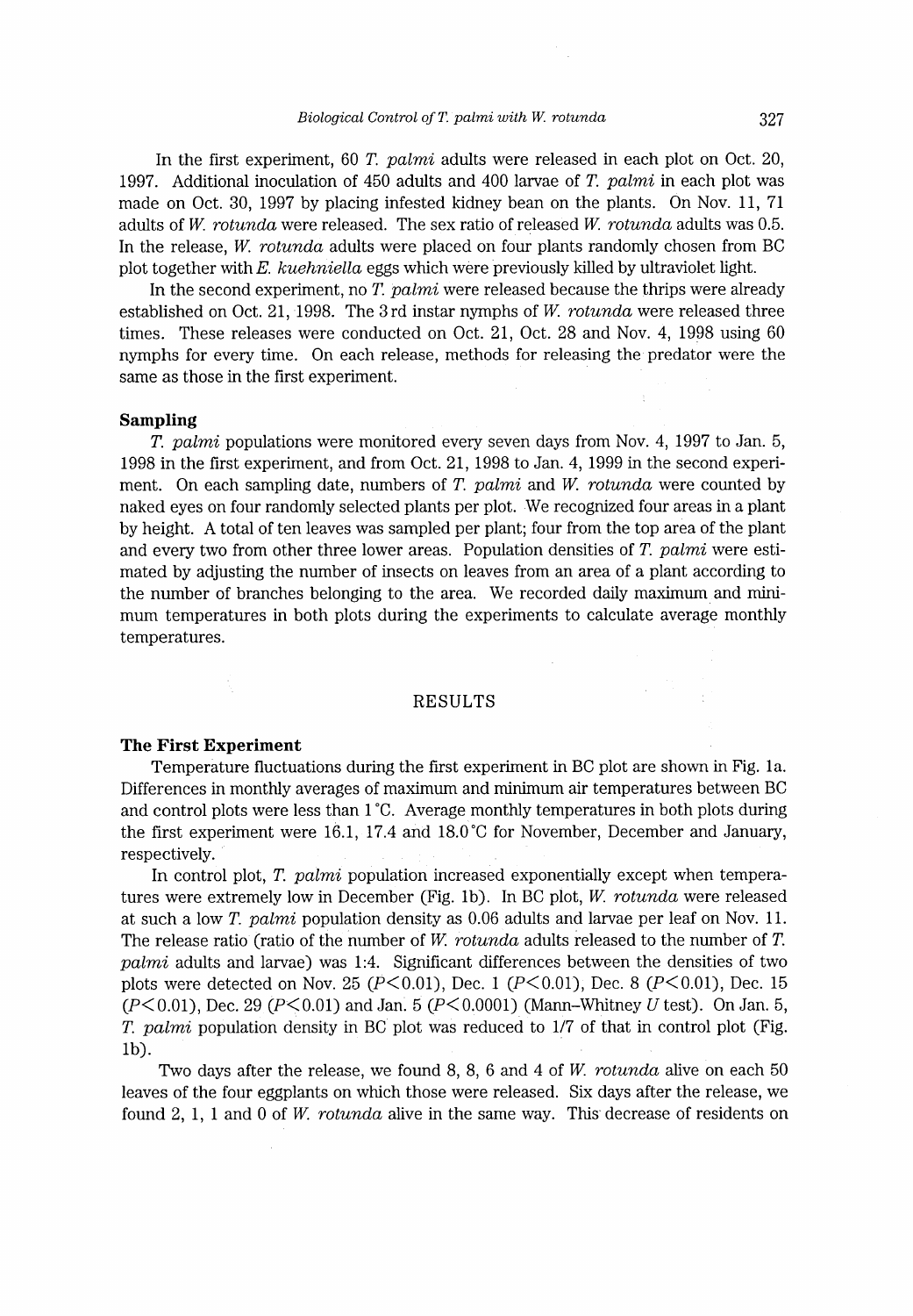

Fig. 1. Temperature and population fluctuations of  $T.$   $palmi$  in the first experiment (1997-1998) . a: Maximum (upper) and minimum (lower) daily air temperature in a plot with W. rotunda release. b: Density fluctuations of T. palmi adults and larvae in the control plot (black circle) and the release plot (open circle). Arrows indicate the release of  $W$ .  $rotunda$ .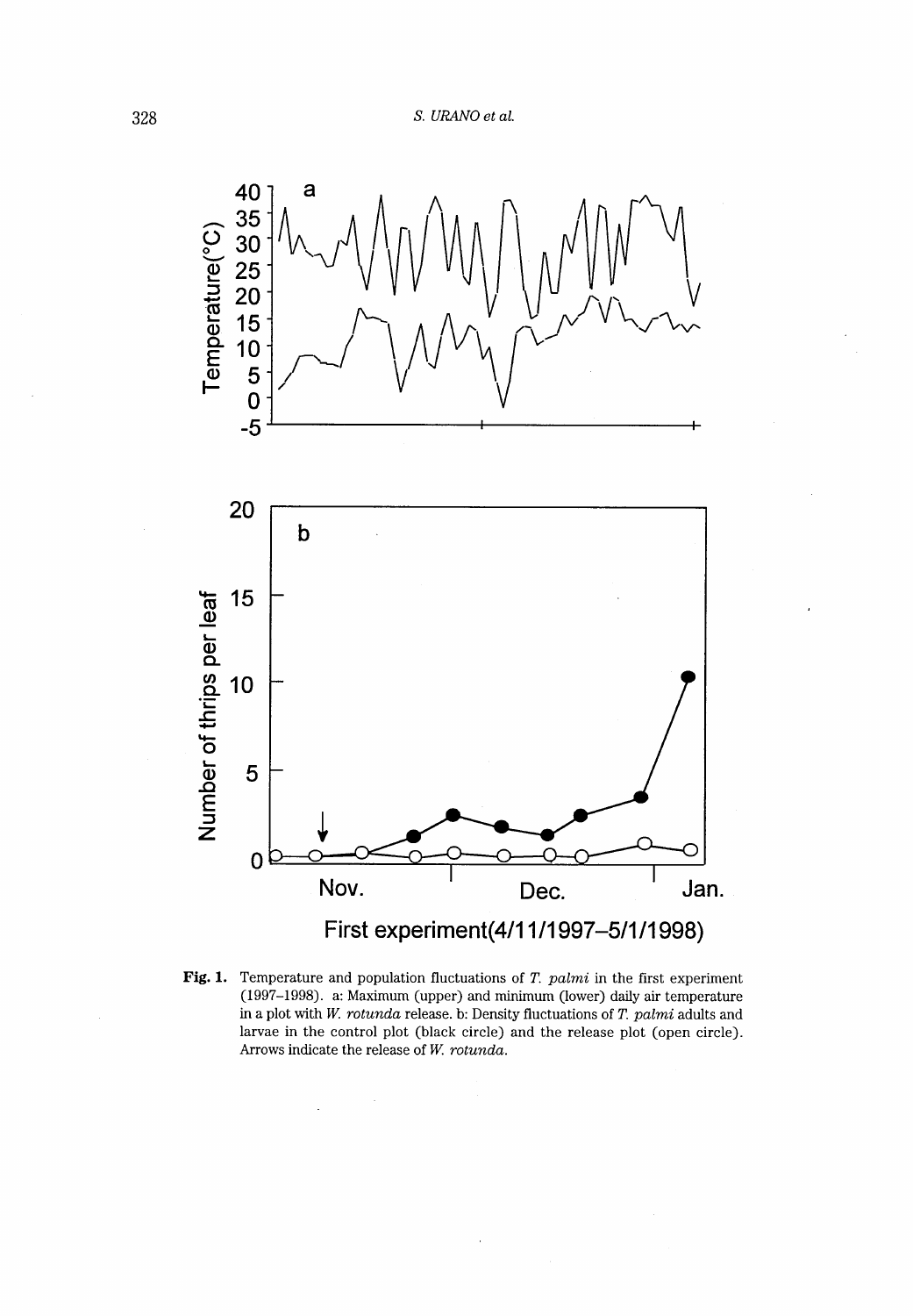the released plants seemed to indicate that these predators rapidly dispersed. However, we were not successful in recording the population fluctuations of W, rotanda after its release because of extremely low densities of this predator.

# The Second Experiment

Temperature fluctuations during the second experiment are shown in Fig. 2a.



**Fig. 2.** Temperature records and population fluctuations of T. palmi in the second experiment (1998–1999). For further explanation, see Fig. 1.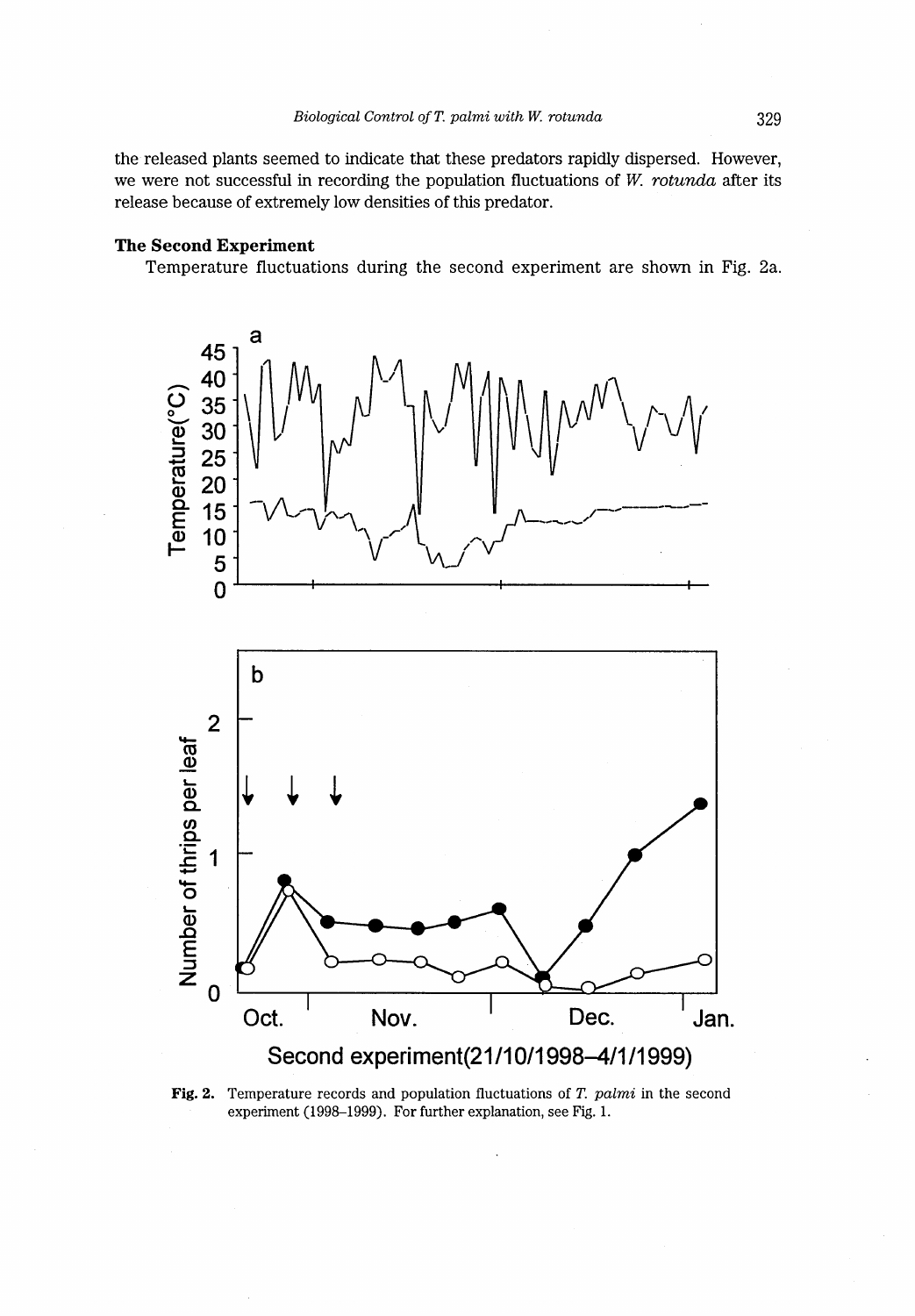Average monthly temperatures were 20.7, 16.1, 17.4 and 16.9'C, in the latter half of October, November, December and January, respectively. In control plot, the T. palmi population fluctuated around 0.5 thrips per leaf for first 40 days, and after that it increased rapidly in the last three weeks. In BC plot, the releases were conducted for a low T. palmi population density, i.e. 0.15 adults and larvae per leaf, on the 1st release on Oct. 21. The release ratio was 1:2. One day after the first release, we verffied successful residence of released insects by finding 9, 8, 7 and 7 of 3rd nymphs of W. rotunda alive on each 50 Ieaves of the four eggplants on which those were released. After three releases, T. palmi population density in BC plot flucturated around 0.2 thrips per leaf and showed no increase for a 60-day period. Significant differences between thrips population densities in both plots were detected on Nov. 25 ( $P \le 0.05$ ), Dec. 16 ( $P \le 0.05$ ), Dec. 24 ( $P \le 0.01$ ) and Jan. 4 ( $P \le 0.01$ ) (Mann-Whitney U test). On Jan. 4, 1999, the thrips population density in BC plot was 1/6 of that in control plot (Fig. 2b).

### DISCUSSION.

It is important to detennine if released predators are effective for a pest that has a low population density. They may disperse from a release plot at an extremely low prey population density. Kawai (1995) reported that when Orius spp. were released on each plant at a low population density of T. palmi  $(0.7)$  adults and larvae per leaf), the prey population was suppressed; fluctuating around 0.6 thrips per leaf for two months. In our experiments, W. rotunda were released at lower popuation densities of thrips  $(0.06$ thrips per leaf in the first experiment and 0.15 thrips per leaf in the second experiment). Neverthless, these releases resulted in a slow increase in T. palmi population density to reach 1.5 thrips per leaf in the first experiment (Fig. 1b), and there was no increase in  $T$ . palmi population density in the second experiment (Fig. 2b). Both results indicate that W. rotunda releases are effective in controlling T. palmi populations that have such lower density at the release time.

Takemoto (unpublished) estimated an economic injury level (EIL) of T. palmi to be 17 adults and larvae per leaf as a permissible level of yield loss of 10% for eggplants in greenhouses from January to April. However, a good strategy for controlling  $T$ . palmi is not to keep this pest population density barely under EIL but to keep the population density low as long as possible. Our results demonstrated that  $W$ . rotunda is a promising biological control agent for such a purpose. Although O. sauteri also seems to have ability to control T. palmi populations having extremely low densities, it cannot act in winter season because of reproductive diapause under short-day.

Because W. rotunda takes 37.4 days in developing from egg to adult female at 20 $^{\circ}$ C (Shima and Hirose,  $2002$ ), one could not expect a rapid increase of W. rotunda population after release in greenhouses. Release impacts of this natural enemy on  $T.$   $palmi$ populations should depend on predation by released individuals in first few weeks after the release. Thus, for a release of  $W$ . rotunda, 3 rd instar nymphs would be more adequate than adults, because the cost of nymph production is lower than that of adult production and because predatory activity during nymphs and adults continues a longer period than that of adults alone.